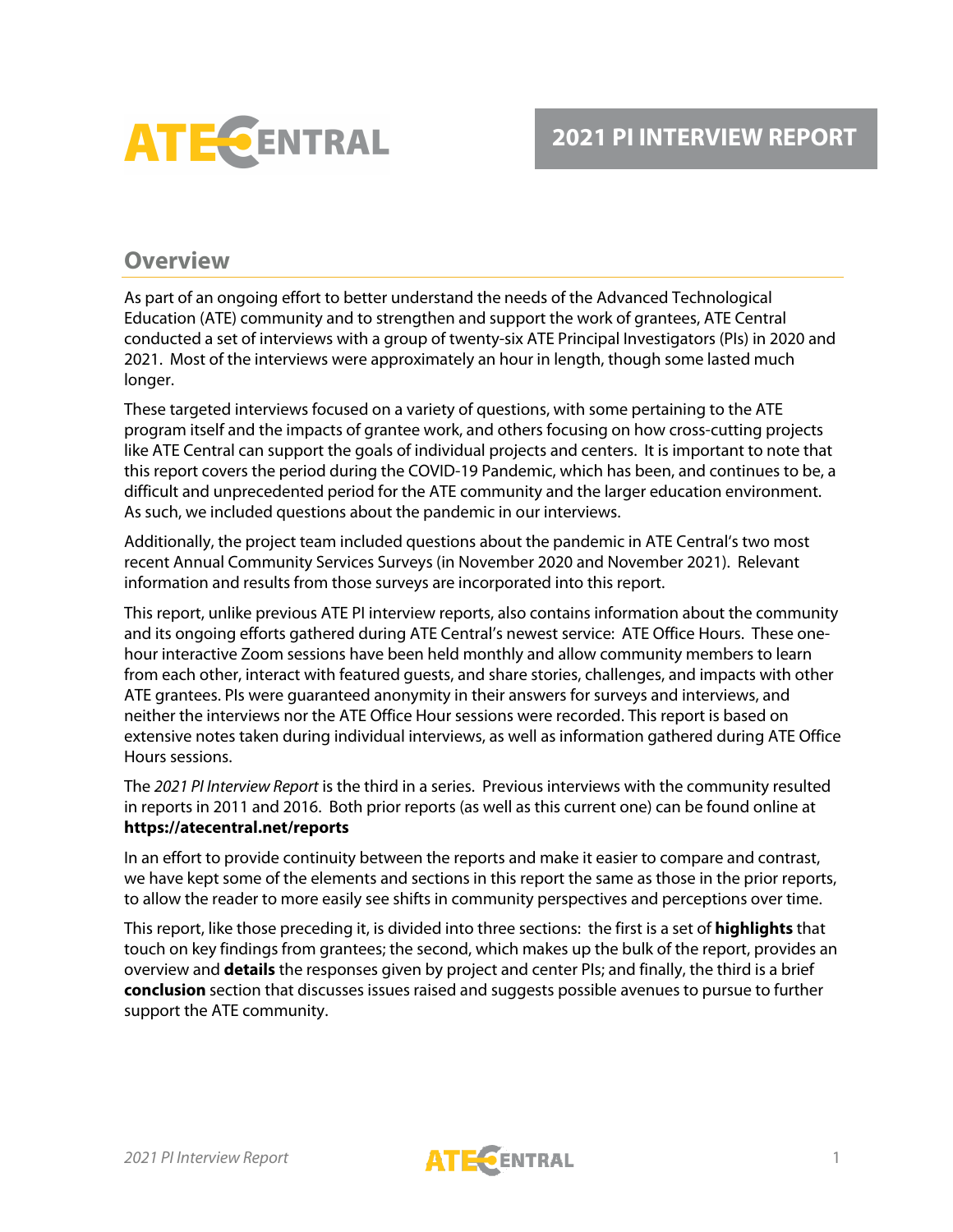# **Highlights**

- First and foremost, **PIs are passionate about the ATE program and community**. Grantees discussed how important the program has been to their institution, their partners, their colleagues, and their students. Grant funds have helped them improve curriculum, buy much needed technology, recruit a more diverse student body, and create educational pathways that connect students to meaningful work. There was a lot of positive conversation about the strength of ATE as a community and about the cross-cutting projects, like EvaluATE and ATE Central, that provide a variety of tools and services for grantees. The PI Conference was also seen as a huge positive, and while grantees missed having in-person gatherings, they were thankful that virtual opportunities had been provided. The National Science Foundation (NSF) was also brought up by PIs in multiple interviews and on ATE Office Hour sessions – grantees were proud to be funded by NSF, talked about how much their program officers helped them, and discussed the strength of being funded by such a well-respected organization, and the doors that opened to them by being aligned with NSF.
- **The pandemic had a huge impact on the ATE community** creating disruptions for grantees at every level; conversely, it also sparked innovation as ATE projects and centers considered alternative methods and pathways to accomplish their grant activities. In facing these new challenges, PIs relied on a variety of support systems on their own campuses, in the ATE community, and in their respective fields. They continued to collaborate with key partners and stakeholders and found alternate ways to deliver workshops, summer camps, and professional development opportunities, as well as an array of other programmatic and managerial activities.
- **Despite the pandemic, PIs reported an array of successes** and were excited to share them during the interviews and ATE Office Hour sessions. From new collaborations and resources to successful online workshops and more accessible labs, grantees had lots of exciting information to share. ATE projects and centers found innovative ways to counter the environment created by the pandemic and in some cases discovered new pathways and strategies that led to successful solutions that they feel they will continue even after the pandemic eases.
- **PIs discussed a variety of challenges** including, of course, the pandemic and its impact on every aspect of their work and personal lives. Several other types of challenges were also discussed, including, but not limited to, issues related to creating and sustaining strong collaborations with key stakeholders, outreach and dissemination challenges, and how working and teaching remotely during the pandemic created specific struggles from digital divide and technology issues to project management. Among all of these**, the biggest challenge for most PIs is time.**  Feeling stretched thin and struggling to keep up with the demands of their teaching, project or center work, and other responsibilities was a challenge for grantees, and the pandemic only made this issue worse.
- **PIs have a real understanding of the need to make resources and activities accessible**, but some still struggle with implementation. While some grantees got a great deal of support from their institution, others felt isolated in their attempts to create a more accessible environment. Still other grantees reported a perceived lack of need, mentioning that they were not aware of any students with disabilities in their programs.

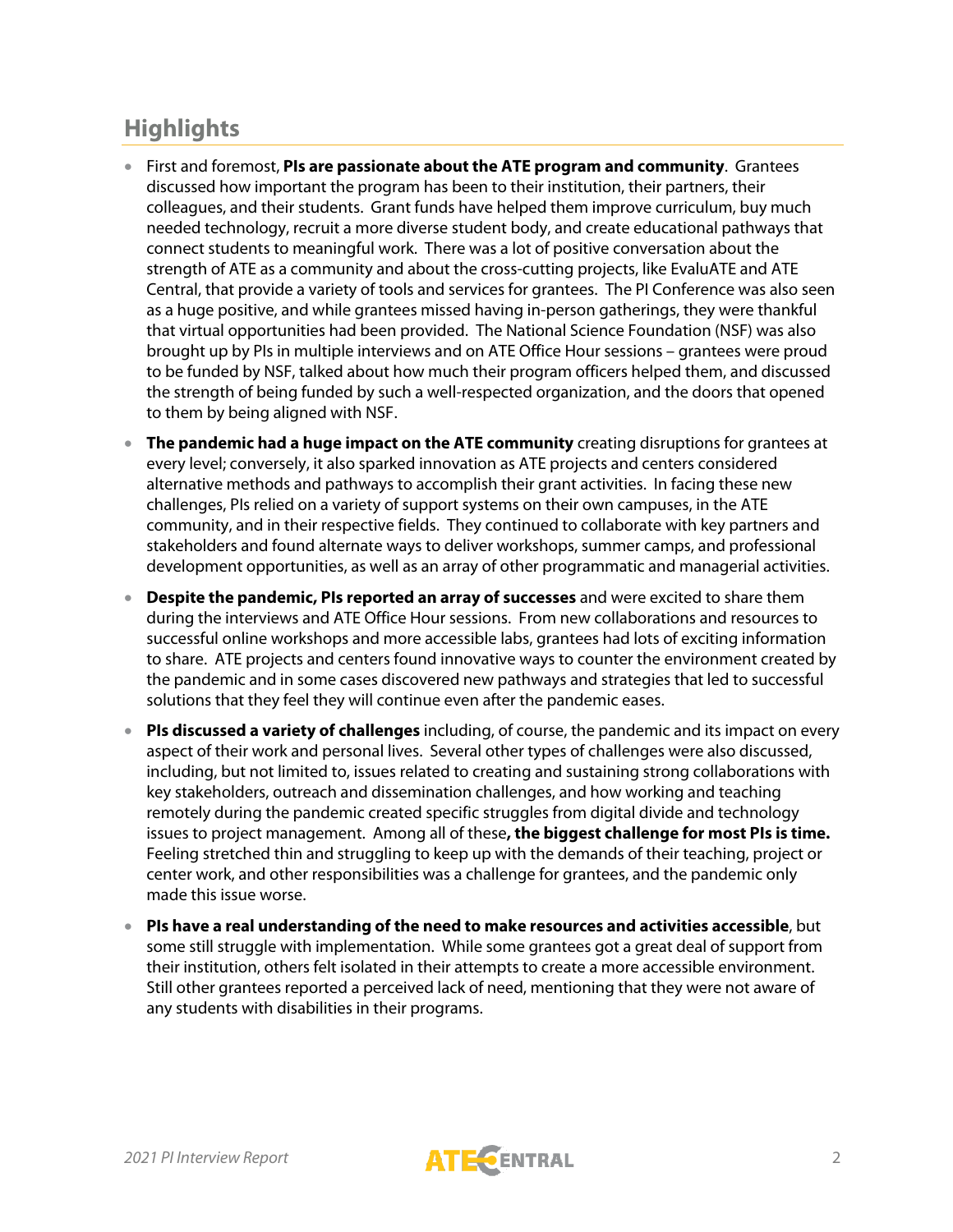- Industry partnerships are central to ATE project and center work, and PIs recognize how critical these partnerships are to the success of their programs and students. **While many project and centers have created solid industry partnerships, support in this area is still a real need.**  Figuring out strategies for connecting and maintaining these partnerships, especially during the pandemic, was a critical issue for several PIs. Also, PIs recognized the need for more professional development on the topic and were eager to dive into opportunities available within the ATE community. One PI specifically noted how helpful the Working Partners Workshop series had been to her and her team; another raised the Business and Industry Leadership Team (BILT) methodology as particularly helpful.
- New to this set of interviews was a focus on whether PIs would apply for another round of ATE funding and what, if any, hurdles they faced when applying. **Most PIs report that they would apply for more ATE funding** but many also faced challenges with the process. At the top of that list was how much time and work the process of applying takes – for new grantees this was a real hurdle. Another top challenge was the writing itself, with several PIs expressing frustration that they did not have grant writers or other types of support on their campus that could provide help.
- **PIs are comfortable with the concept and practicalities of sustainability.** This seems to be a trend that is continuing from the 2016 report. More grantees have a clear understanding that not everything needs to be sustained and that they should consider multiple pathways when thinking about how to sustain project and center deliverables. However, despite this shift, PIs would still like further support with their sustainability efforts, particularly in generating ideas and strategies.

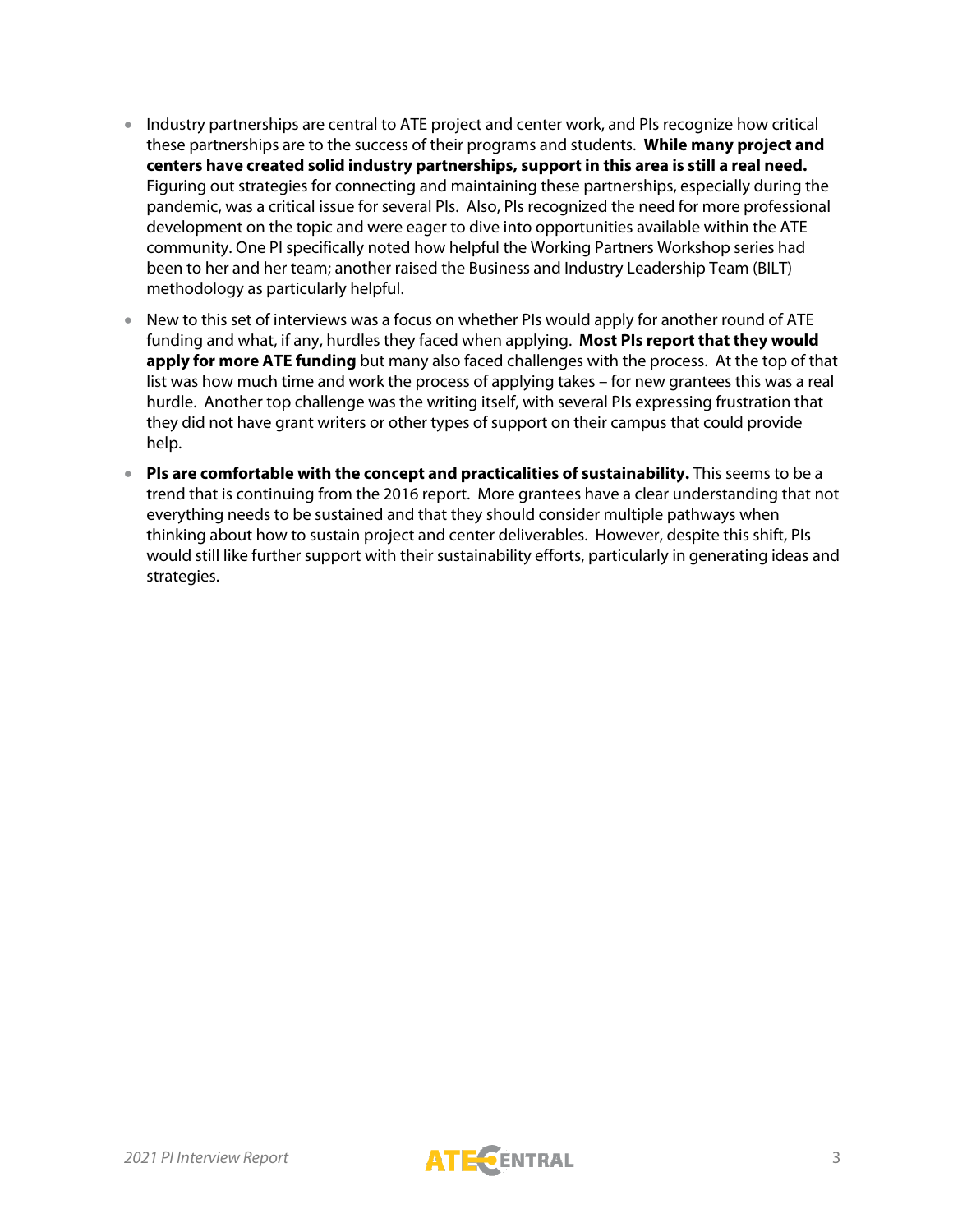## **Details**

The following questions served as focal points for discussion, and serve to group and organize the more detailed notes included below:

- *1. What do you think is most important to get across to educators about the ATE program? What are the program's strengths?*
- *2. In what areas of your own project or center are you seeing the most success, or the biggest impact?*
- *3. Who have been your biggest supporters?*
- *4. What challenges are you and your project facing?*
- *5. What avenues do you use for outreach and dissemination, and do you have a plan?*
- *6. How satisfied are you with your sustainability plan and strategies?*
- *7. To what extent do you consider accessibility in your ATE-related work and how is it incorporated into your project/center?*
- *8. What were the biggest hurdles for you when you applied for your ATE funding, and would you apply for ATE funding again?*
- 9. *How can ATE Central and other cross-cutting projects help support the work of your ATE project or center?*

## *1. What do you think is most important to get across to educators about the ATE program? What are the program's strengths?*

PIs were excited to share their thoughts about the NSF ATE program and its influence on their institutions, their own professional growth and development, their communities, and of course on their own applied STEM offerings and programs. How they viewed the ATE program and the community varied, depending in part on how long they had been involved with ATE – newly funded PIs were still learning how to manage and implement their newly funded grant and exploring the community whereas more experienced PIs had a longer tenure to draw upon.

#### **ATE IS CRUCIAL TO A VARIETY OF STAKEHOLDERS**

**The importance of ATE was raised by many PIs** – that the focus of the program is crucial to the US economy; that the monies provided create demonstrative improvements to individual programs on their campus; and that students benefit exponentially from the programs developed with ATE funding. PIs shared that the innovative components and deliverables developed by ATE funding was a real strength of the program. PIs mentioned the life changing quality of the program for their students and that it helped retain students who might otherwise have given up. The critical nature of the program was also discussed in terms of the strength of the community and the support received by grantees from other ATE projects and centers, as well as from the National Science Foundation as a funder.

#### **ATE HELPS PROMOTE DIVERSITY AND INCLUSION**

Grantees discussed the breadth and depth of the program – that it covers a variety of fields of study, has projects or centers in most states, and covers both rural and urban areas – as a huge strength of the program. **PIs recognized the ongoing need to make the program as diverse as possible** 

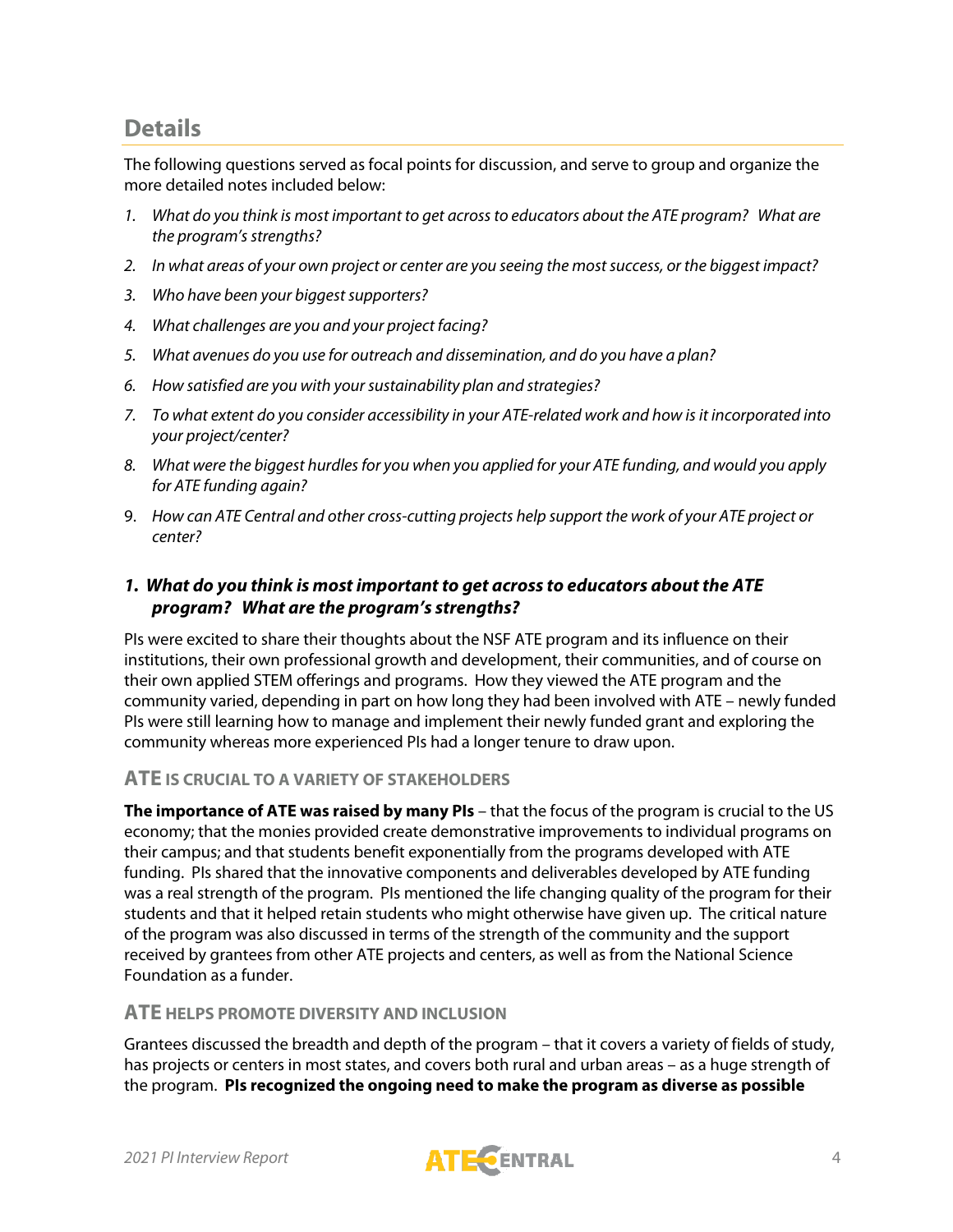**with mention of inclusivity and diversity** coming up during the interviews. PIs talked about the pivots made during COVID and how the move from in-person to remote to hybrid made them consider and reconsider student and faculty needs – technologically, pedagogically, financially, and otherwise – as their programs shifted and changed in response to state and institutional directives. Several grantees talked about the diversity of students at community colleges in general and at their own institutions in particular, and their ongoing work focused on bringing more students from underrepresented groups into ATE and STEM programs.

#### **ATE IS REWARDING FOR GRANTEES, INSTITUTIONS, AND STUDENTS**

A dimension of ATE mentioned by many PIs was **how rewarding the program is – not only in terms of its impacts on their programs and students, but also on their own professional growth**. The process of being involved with ATE – learning about how grant funding works, interacting with people on campus that they had never worked with before, and exposure to a national community of other grantees – were all mentioned by PIs as rewarding and exciting experiences. Some PIs mentioned that receiving an ATE grant was stressful in that it created more work and a new set of responsibilities but, in the same breath, they also brought up the rewards of being involved in ATE. Rewards at a personal level included feeling more confident and more engaged; at an institutional level, grantees discussed the ability of the ATE program to improve their programs and ultimately, and most importantly, lead to better long-term outcomes and opportunities for students.

## **ATE SUPPORTS COMMUNITY AND COLLABORATION**

*"The barriers disappear when you say 'I'm part of ATE'. Everyone is open to helping each other."*

As in past years, the concept of community was central throughout discussions with PIs. Consistently across types of institutions, fields of study, and geographical location, PIs reported that **the ATE community is unique and supportive**. For some PIs, it was a newly discovered source of support and resources, particularly for those who had never had grant funding before. For more experienced PIs, the ATE community has become an extended network of colleagues and resources providing

ongoing collaboration. The fact that the program brings together institutions from all over the country and that they can work together through the ATE community network was also mentioned.

## *2. In what areas of your own project or center are you seeing the most success, orthe biggest impact?*

#### **FOCUSING ON PEOPLE AND PARTNERSHIPS**

ATE PIs were eager to share their successes, and despite the many obstacles thrown at them during the pandemic, there were lots of successes to share. **First and foremost were their successes related to strong partnerships, ongoing impacts on students, staff, and faculty, and the successful relationships they had built with others** – on their own campuses, regionally, and even nationally.

Some examples of the successes reported by participants included:

- Working collaboratively with local high schools to create strong pathways
- Seeing students work together to support each other in their educational experience

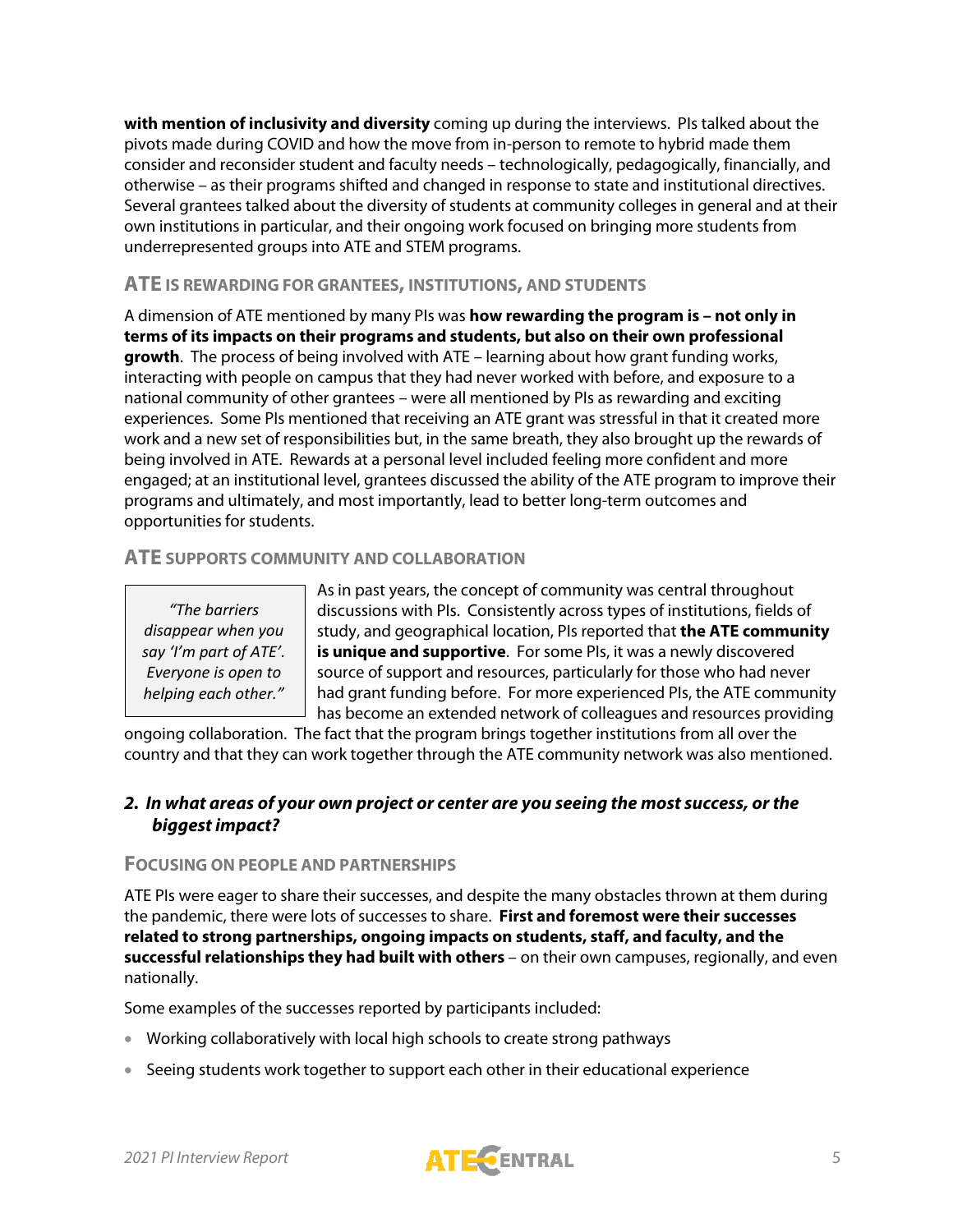- Bringing leadership from several professional associations to work together on national standards
- Providing students with opportunities to help small local businesses strengthen their cybersecurity
- Exposing high school summer day-camp students to 3D printing and showing them how exciting and easy it is to use
- Recruiting a more diverse set of students for their program
- Successfully leveraging other work from the ATE program to strengthen their own curriculum and activities

#### **FOCUSING ON ACTIVITIES AND DELIVERABLES**

As in previous reports, PIs discussed the high impact of many of the key activities and deliverables laid out in their grant. From summer camps to newly developed curriculum to professional development for faculty, these were at the heart of discussions about what they felt were their key successes.

- **Educational materials** including curriculum and other types of resources were brought up as being a key success, with a lot of discussion about having to pivot due to COVID and modify existing curriculum so that it could be used in a remote or hybrid environment. One PI discussed the success of three math games that their project had created in collaboration with three gaming companies and the strong community that developed among the students involved.
- **Newly developed or improved program components, student competitions, internships, summer camps, and other activities** were consistently mentioned by PIs as having been successful and of high impact for their students, campus, and industry partners. One PI mentioned refurbishing a lab on campus with help from both ATE and industry partners. Some PIs felt very supported by their campuses and others were struggling to get more institutional support – but either way they recognized the value of these critical grant-funded activities.
- **Online activities and outreach opportunities** were discussed often as having a great deal of impact on their work, and being critical to their success during the pandemic. While PIs had mixed feelings about anything Zoom-related as the pandemic continued into its second year, most agreed that online opportunities to share information, present at conferences, and interact with others were critical to their project and center work. One PI reported that their online workshop series, which had originally been designed to be in-person, was so successful as a virtual event that they decided to continue the series online, even after the pandemic is over.

## **FOCUSING ON NEW TECHNIQUES, TECHNOLOGIES, AND APPROACHES**

There is always a lot of discussion in the ATE PI community about innovation and technology. These focal areas are critical to STEM education in general and the ATE program in particular. Given that many proposals include innovative approaches as well as integration of new technologies and pedagogical approaches, it is not surprising that during both the targeted interviews and the ATE Office Hours sessions **the discussion repeatedly turned to techniques, technologies, and approaches**. Unsurprisingly, the pandemic only increased this focus as PIs and their colleagues and institutions experimented with new strategies to deal with social distancing in labs, teaching remotely, virtual conferences and meetings, and so much more.

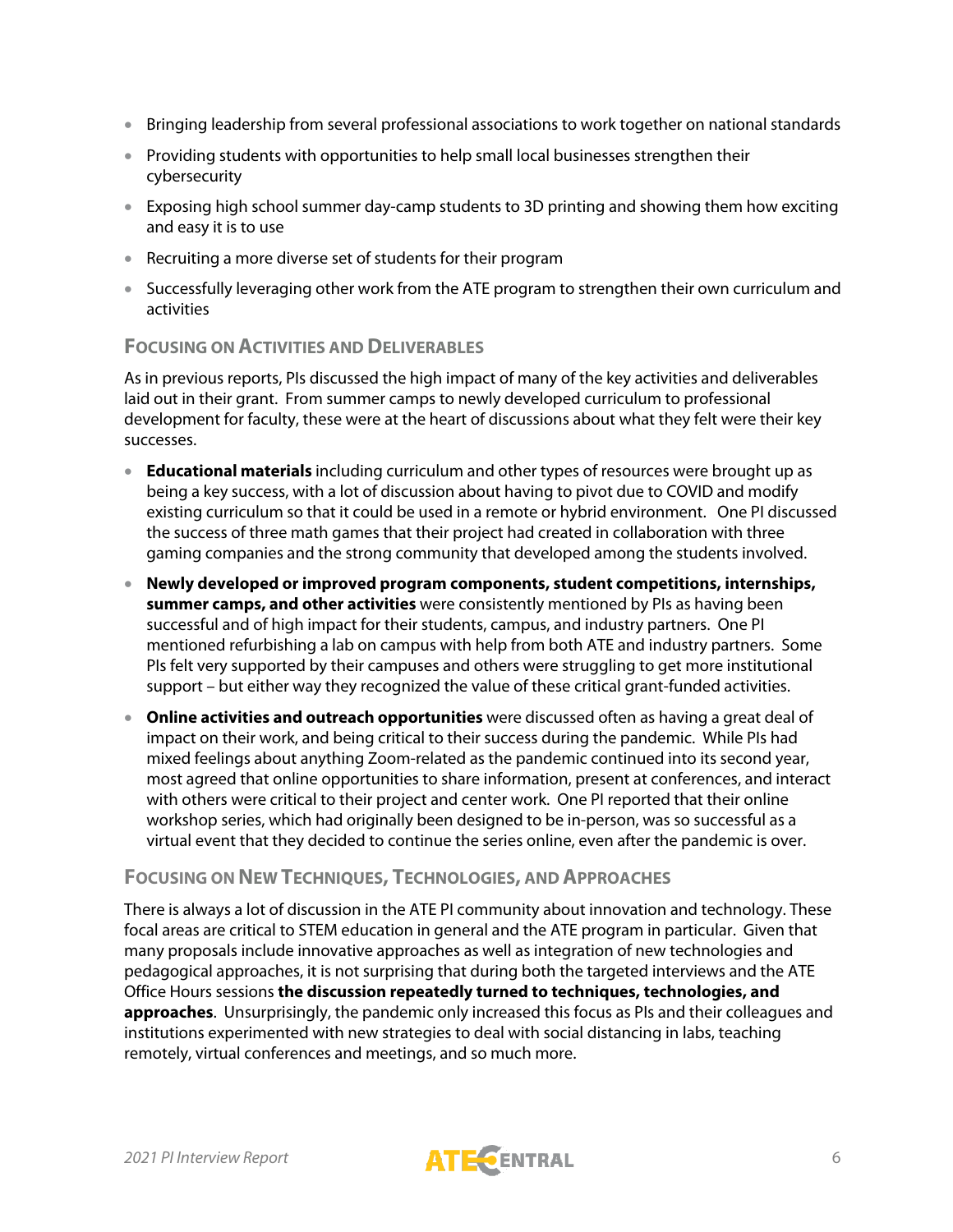Several PIs brought up successful innovations related to working with students remotely. One PI said that she encouraged her students to help innovate as the pandemic continued. As a result, her classes decided to work collaboratively to figure out how they could conduct experiments and recreate a certain amount of lab work from home. Students also supported each other and used platforms like Zoom to study together. Other PIs discussed successes at an institutional level. A PI shared that a big part of the focus of his ATE-funded project had been on transitioning his curriculum online and that he ended up unexpectedly in a leadership role at his institution supporting less-experienced faculty and staff as they made the transition to a virtual environment. Another PI discussed that due to the pandemic his project team were unable to conduct industry tours and decided to do virtual tours instead, creating a series of videos with their industry partners. This pivot has turned out to be a success with the PI mentioning that "the physical tours can only touch so many people whereas the videos can impact a much broader audience." And the videos will do double duty as the team expects to not only use bits of this footage throughout their curriculum but also for recruiting purposes.

## *3. Who have been your biggest supporters?*

A new topic for this round of interviews focused on who ATE PIs felt they had received the most support from, and **grantees were eager to talk about the people and organizations that provided support and help** over time, both prior to and during the pandemic. The categories below provide some distinctions although often the lines between these categories blurred and overlapped.

## **MENTORS AND LEADERS**

Whether formal, through projects like Mentor-Connect and MentorLinks, or informal via the ATE community or other stakeholder networks, **mentors were repeatedly brought up in discussions as a source of support for ATE grantees.** In some cases, these were the same mentors who helped the PI craft and submit their original proposal. In others, these were mentors who grew organically from meetings, conferences, or other connections but, either way, this type of relationship was seen by PIs as being extremely beneficial. Also mentioned in this category were campus administrators including college presidents and deans, as well as heads of professional associations. Getting support from leaders at their own institution or from organizations that are well-respected in their field helped provide PIs with connections, networks, and access to information and resources to help their ATE project or center flourish.

## **COLLEAGUES AND CO-WORKERS**

Another source of support mentioned often by PIs during interviews and on ATE Office Hours were their own colleagues and co-workers, including those on their own campus, from the broader ATE community, and colleagues from the wider education community. These critical players helped develop curriculum, produce professional development materials, and also provided ongoing dayto-day support. **During the pandemic, colleagues supported each other at many levels both professionally and personally** as grantees helped each other deal with everything from workrelated challenges like setting up labs to complying with social distancing and implementing COVID testing on campus, to personal issues related to childcare and working from home.

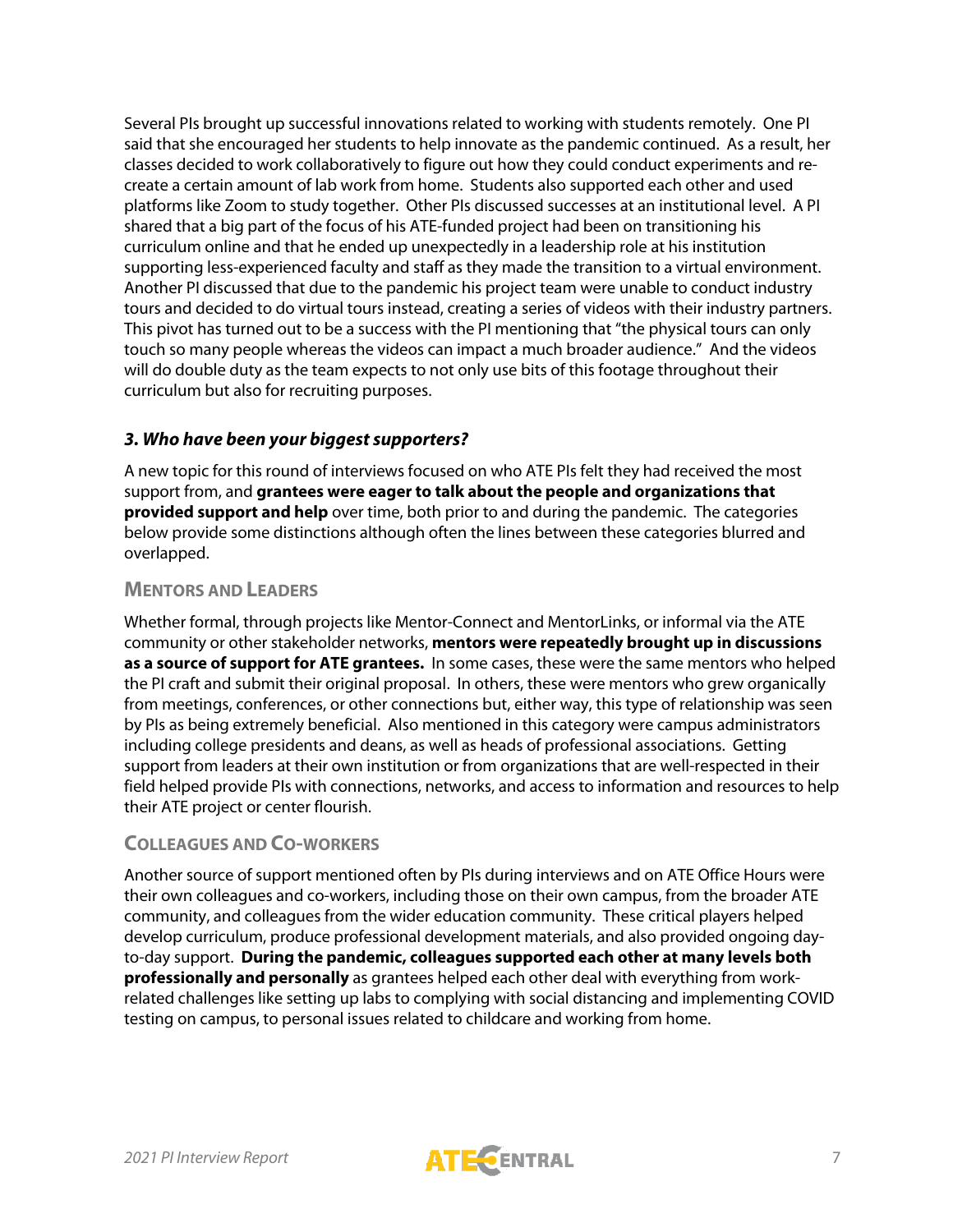## **PARTNERS AND STAKEHOLDERS**

From large organizations like AARP and Target to small local businesses and high-schools, **partners and stakeholders were strong sources of support for grantees**. These key stakeholders actively participated on advisory boards, provided placements for internships, helped with student recruitment, and brainstormed during the pandemic about innovative ways to solve the many challenges that arose for grantees. State

*"Business associations have been critical – our center worked closely with our state Business and Industry Association that represents a variety of industry including a subgroup that focused on over 200 manufacturing companies. Our center was able to do surveys to all of the subgroup members to ask about topics like workforce needs, perception of community colleges, and other issues key to our work."*

and local government were also mentioned by several PIs as sources of support, with one PI mentioning that their college president and deans work very closely with their city council and with the local small business association and that they have been able to utilize those pathways to share out information and also to connect with local business partners. Finally, PIs discussed how supported they felt by the National Science Foundation, and the strength of being aligned with such an esteemed organization. Several grantees mentioned the letter sent out by ATE lead program officer Dr. Celeste Carter during the pandemic and the sense of reassurance it provided them that NSF understood the challenges they were facing and that the organization and staff was there to support them during a difficult time.

## *4. What challenges are you and your project facing?*

#### **THE PANDEMIC**

**The ATE community has always faced an assortment of challenges but the pandemic created difficulties no one could have expected**. It touched on every aspect of project and center work: recruiting students, creating professional development opportunities, maintaining robust industry partnerships, working collaboratively with colleagues, disseminating results, and much more. The pandemic created an extremely challenging environment for grantees and as one PI said in referring to the pandemic and its impact on their students, "It's life issues – more than just classroom issues with students and it's challenging for faculty." PIs found themselves juggling an assortment of extraordinary circumstances personally and professionally.

## **PEOPLE AND PARTNERSHIP ISSUES**

Unsurprisingly, particularly given all of the challenges raised by the pandemic, **a host of issues arose related to partnerships and working with others**. PIs mentioned difficulties with finding and sustaining industry partnerships as business and industry colleagues had their own struggles during the pandemic making it more difficult to connect and collaborate with them. PIs who were hoping to partner with K-12 had a host of problems as the pandemic continued and schools faced all kinds of difficulties with remote learning, and then masking. One PI brought up the challenges of engaging faculty in professional development and that faculty are incredibly busy and do not have time for professional development even with remuneration. A center PI talked about difficulties with their National Visiting Committee (NVC), reporting that they had been unrealistic about what the center could accomplish and that they were more combative than supportive.

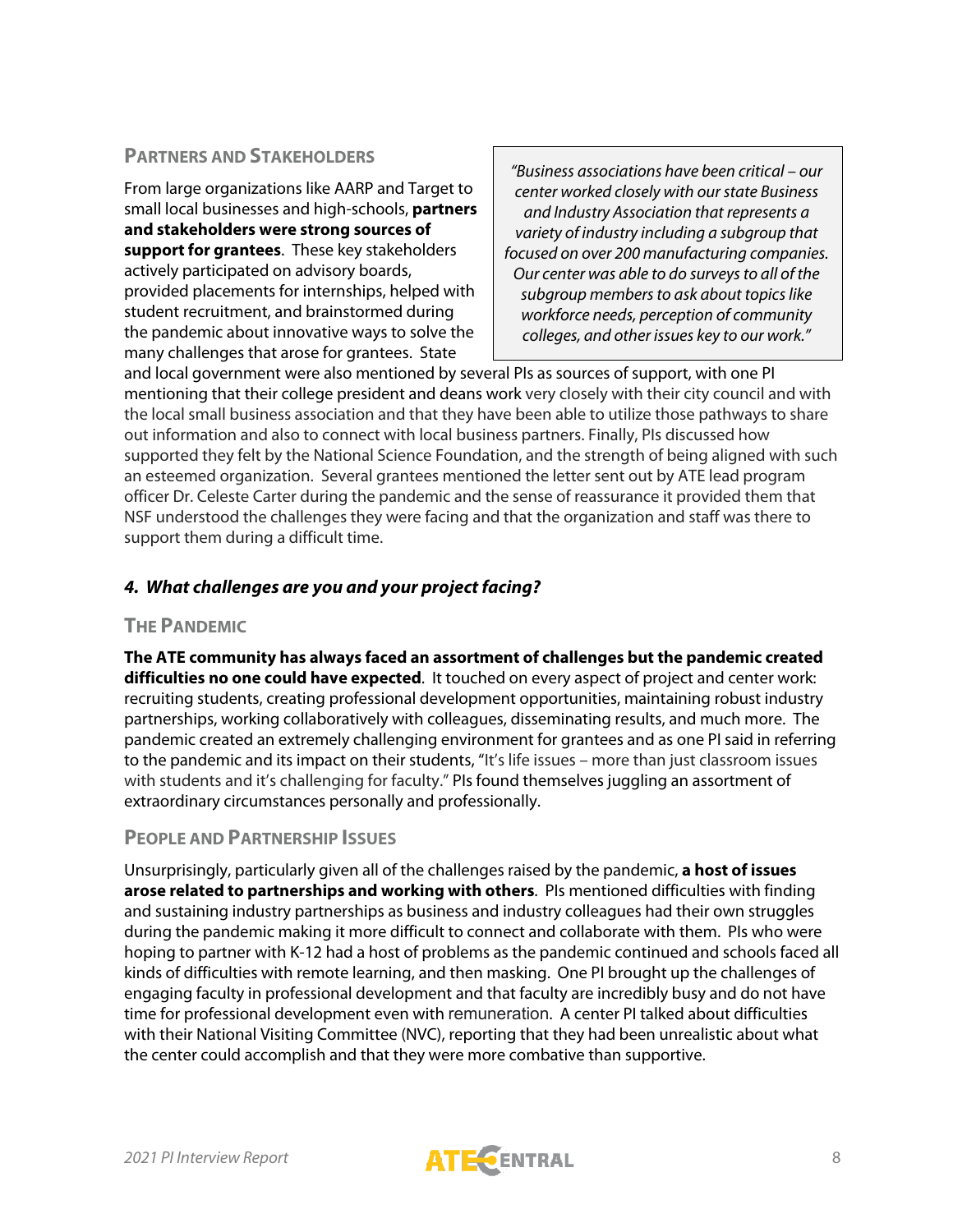PIs also discussed that they wanted more ways to connect with others in the ATE community, particularly during the period without face-to-face opportunities like the ATE PI Conference. Several PIs mentioned that connecting with other grantees provided them with opportunities to learn from others who are facing the same challenges, and share ideas and best practice for how to approach and/or solve an array of issues from student recruiting to annual reporting.

As has been the case in past reports, college administrators and their level of support was a source of frustration for a portion of those interviewed. While some PIs felt very supported by their chairs, deans, and presidents, others felt that their administration did not understand the challenges they faced as a grantee. Several PIs raised issues related to turnover – that a previous dean or president had been supportive but that their replacement was not. With all the difficulties and disruptions caused by the pandemic, it was often hard to get time with new administrators to help them understand the value of ATE-related work.

#### **PROCESS AND PROCEDURAL ISSUES**

**A variety of processes came up when talking about challenges with PIs, some of them related to the pandemic and some that were pre-existing but exacerbated by the situation**. Recruiting students came up more than once with PIs – trying to connect with high school counselors and students and figuring out how to do virtual versions of recruiting events were two examples of the frustrations and challenges in this area. Several PIs raised the issue of trying to get feedback and/or consensus from groups – examples included industry partners, national visiting committees, advisory boards, and professional associations. At the height of the pandemic, it had been particularly challenging to get people to respond to email and phone calls. Others talked about how difficult it was to find and set up relationships with collaborators like contractors and sub-awardees. One PI in particular spoke about the difficulties of internal processes on their campus with curriculum approval, and how frustrating it was to their team that it takes at least two years to get a degree program in place.

Several PIs mentioned how difficult it has been for them to work with their campus on process and procedural issues related to outreach and dissemination components, sharing stories about struggles to get websites launched, problems with printing and/or mailing, or issues related to getting access to webinar or meeting software for project and center work rather than teaching. These outreach and dissemination difficulties were often heightened and complicated by the pandemic.

## **ENVIRONMENT AND TIME ISSUES**

*"The cool thing that happens when you have a problem or a challenge is that you have to come up with creative solutions and sometimes those are even more innovative than your original idea."*

**Time was mentioned by almost all PIs as a challenge. Even if everything was going fairly smoothly for them, they felt "stretched thin" as one PI succinctly put it.** For new grantees who were struggling with trying to understand how to set up and run a new grant, coping with pandemic related difficulties, plus teaching and other responsibilities, the time pressures felt overwhelming.

For many PIs, the environment they were dealing with was also a source of frustration. Whether it was moving to a virtual environment, working from home, or conditions on their particular

campus, they faced a host of challenges from lack of support, to childcare, to technology issues. Challenges related to being in a rural area were also raised by several PIs including helping students

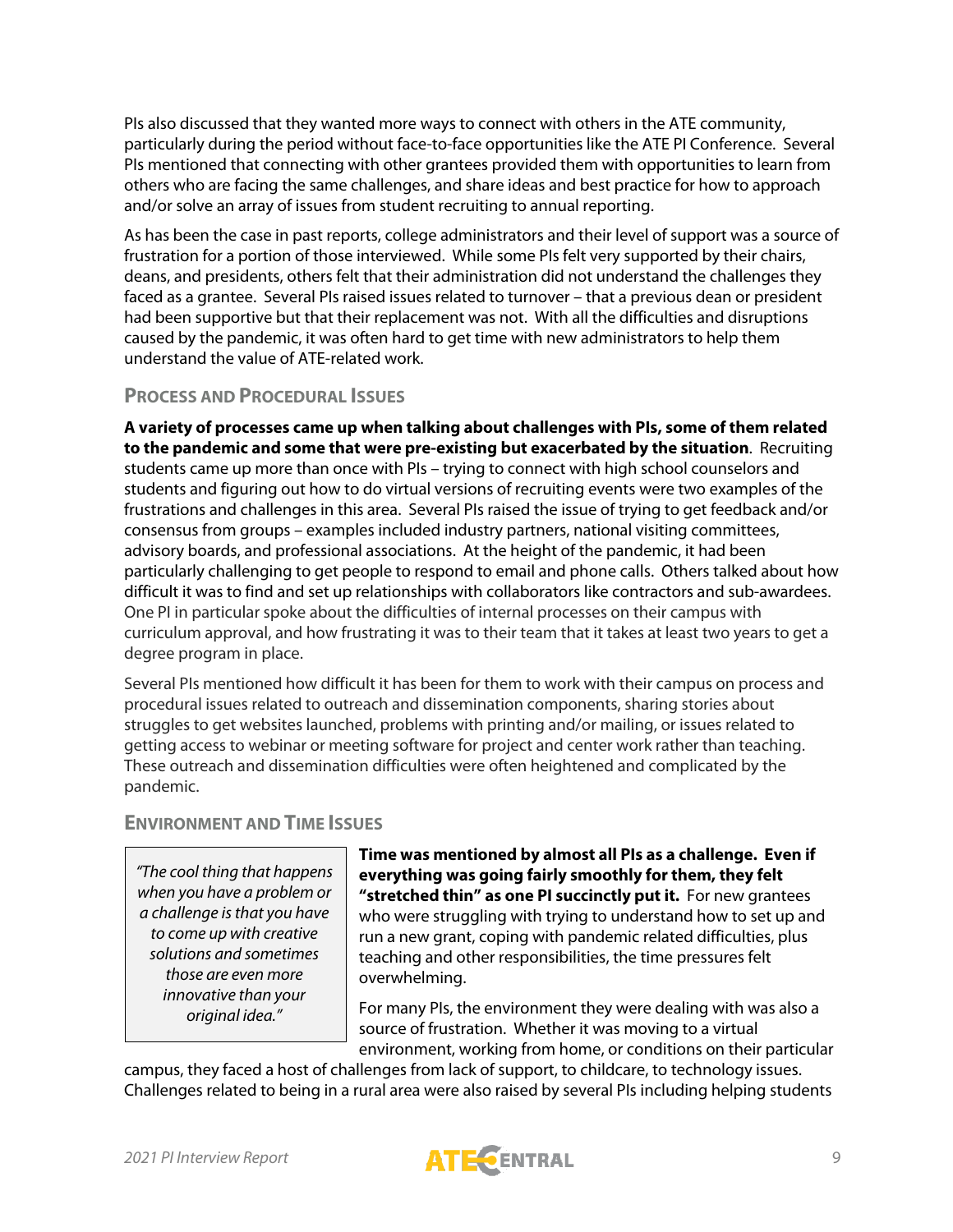who were struggling with broadband and technology needed to access online classes and, when classes were in-person, difficulties with students getting to labs and classes because of drive time. One PI in particular mentioned how difficult it was to provide students and faculty with opportunities for hands-on experiences with new technology when living in a rural area.

## *5. What avenues do you use for outreach and dissemination, and do you have a plan?*

As the pandemic lengthened, PIs all agreed that outreach became an area, like many other grant related activities, that required some ingenuity and creativity. In-person events switched to Zoom and some activities, like summer camps, took a lot more planning if they were held at all because of masking, social distancing, and general concerns about safety.

## **OUTREACH & DISSEMINATION PLANNING**

As in past reports, most PIs reported that they did not have a formal outreach plan. More experienced PIs relied on what has worked consistently for them – often a known set of conferences, meetings, recruiting methods, etc. Newer PIs had a plan in their grant and were hoping to follow that as they began to carry out their project activities. **For all PIs, outreach planning changed radically as the pandemic progressed: many events and outreach activities were canceled outright, postponed, or shifted to a virtual environment.** In past interviews, PIs mostly felt confident about their outreach efforts; however, during the pandemic, many PIs felt worried or frustrated about this critical project component as many conferences went virtual and PIs had a harder time connecting with colleagues and stakeholders.

## **OUTREACH & DISSEMINATION ACTIVITIES**

PIs talked about a variety of events and activities that they engaged in or were planning to engage in before the pandemic hit. These ranged from summer workshops (for both faculty and students) to presenting at conferences and meetings to open houses. PIs discussed the diverse audiences involved in ATE – students, parents, colleagues, industry partners, or a variety of other stakeholders – and shared their various strategies for connecting with them. Few PIs mentioned any use of physical mailings; this pathway has been dwindling steadily and the pandemic made this dissemination strategy even more difficult with educators and others working from home rather than on campus. Social media was raised but seemed to be, for many PIs, a pathway with mixed results, as one PI mentioned, "I know we should be using [social media] but we just haven't seen a lot of interaction or gains from using it so far." Websites were raised as a central outreach tool, and several PIs mentioned ATE Central's Microsite Service as a helpful resource for grantees. PIs discussed the difficulties of getting help from their campus in creating and hosting sites; the Microsite Service came up again in these conversations.

Many PIs brought up HI-TEC as an important venue for outreach and dissemination, but by far the most-mentioned event was the ATE PI Conference. **Grantees extolled the virtues of the ATE PI Conference and how helpful it has been to them in sharing out information about their own work as well as networking with others in the community.** While they missed in-person conferences, most PIs were very pleased that both HI-TEC and the ATE PI Conference proceeded with virtual events.

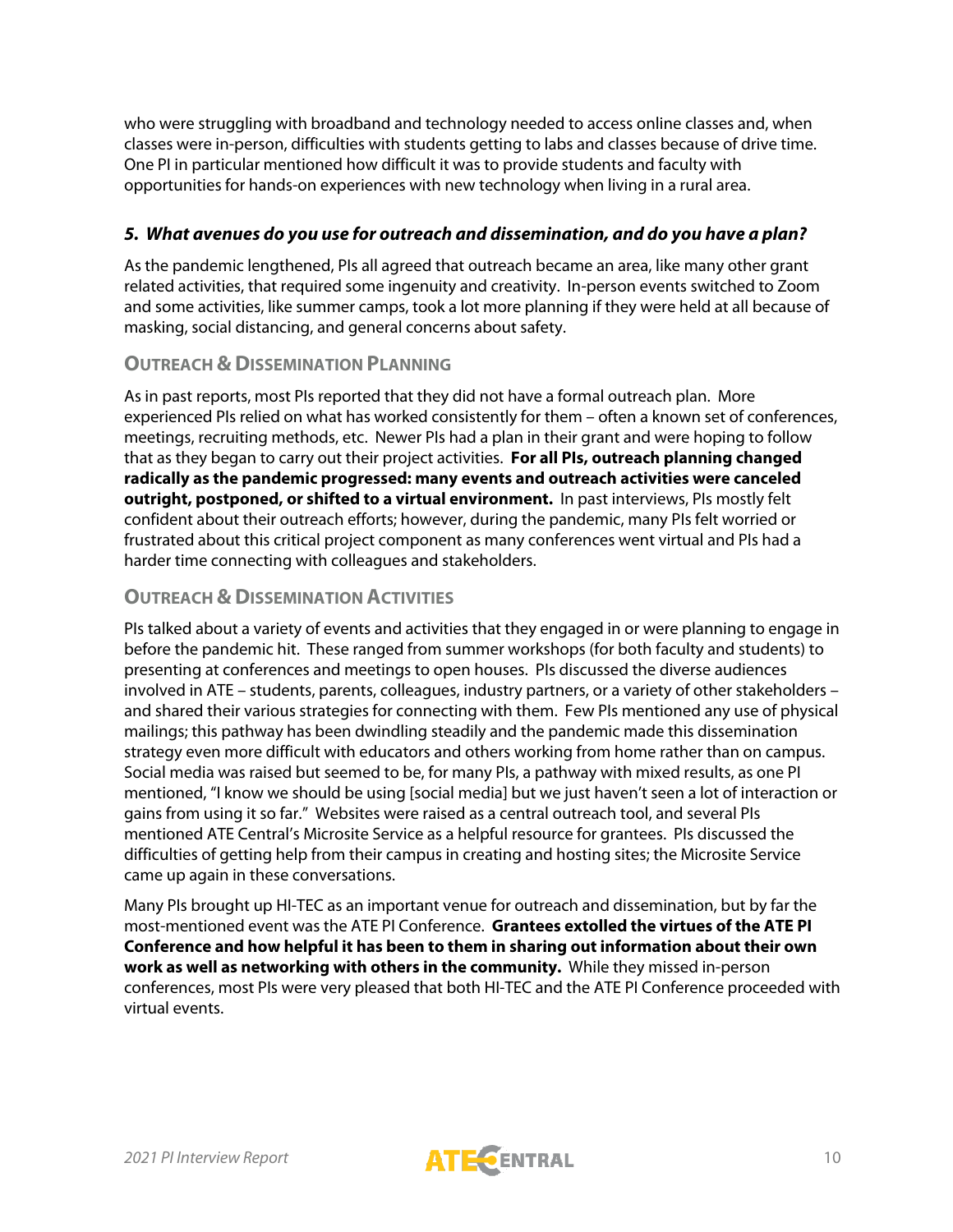## **UNEXPECTED OPPORTUNITIES**

As has been the case with various areas of ATE work, the pandemic caused lots of challenges but also resulted in innovation. Several PIs shared stories about this as it related to outreach and dissemination, with workshops being raised several times as a key example of an often-used dissemination strategy, particularly for professional development. As workshops transitioned from in-person to online events, grantees feared the worst – participants would not want to sit through long Zoom calls, workshop components would not work well in an online environment, etc. Many of these fears were, however, unrealized. In fact, for some grantees, the change to an online workshop brought unexpected benefits. Some of the benefits mentioned included:

- A **larger** and **potentially more diverse audience** pool, from the ability to bring attendees in from across the country for what was originally supposed to be a local or regional workshop
- Ability to **spread content out over time** an in-person workshop happens over a day or two; an online workshop can be stretched out over weeks or months allowing participants to dig more deeply into subject matter
- Potential to **bring in more panelists and speakers** flying in panelists or speakers is expensive; an online workshop allows content experts to pop in to meetings easily
- **Broader dissemination** project leads realized they could do more workshops per year than expected because costs associated with the workshop were lower (no travel, hotels, food)

## *6. How satisfied are you with your sustainability plan and strategies?*

*"Over the years we have built up our educational collaborators and they are starting to strengthen and grow their own programs – so the work we are doing is sustained through our partnerships."*

Awareness and understanding around sustainability has grown and changed over the last decade, with PIs becoming much more aware of what is expected of them and, in particular, understanding that they do not need to sustain everything they are doing to be successful. In fact, they may be more successful by picking only what is most valuable and impactful to sustain.

**Most PIs who were interviewed seemed comfortable with where they were in their sustainability process and were able to speak more confidently about that process**, with many

describing a mixed approach to sustainability that included

industry partners, grant funding, and institutional support. Embedding grant-funded programmatic elements at their own institution was by far the most often mentioned method for sustainability.

Some PIs brought up the difficulties they faced related to sustainability, for example one raised their concern that a particular deliverable was not going to be sustained long-term by their home institution. How PIs spoke about these challenges were mixed – with some feeling deeply frustrated and others seeing it as a challenge and something to be innovative about rather than being confused about how to move forward. Multiple PIs acknowledged that they may not be able to sustain everything, but many acknowledged that they were exploring options and support systems that could help them make decisions and prioritize which activities and deliverables they should concentrate on sustaining. Interestingly, several PIs raised the connection between sustaining their grant-funded deliverables and ATE Central's Archiving Service, highlighting their understanding that the materials they created will be available long-term to educators within, and beyond, the ATE community.

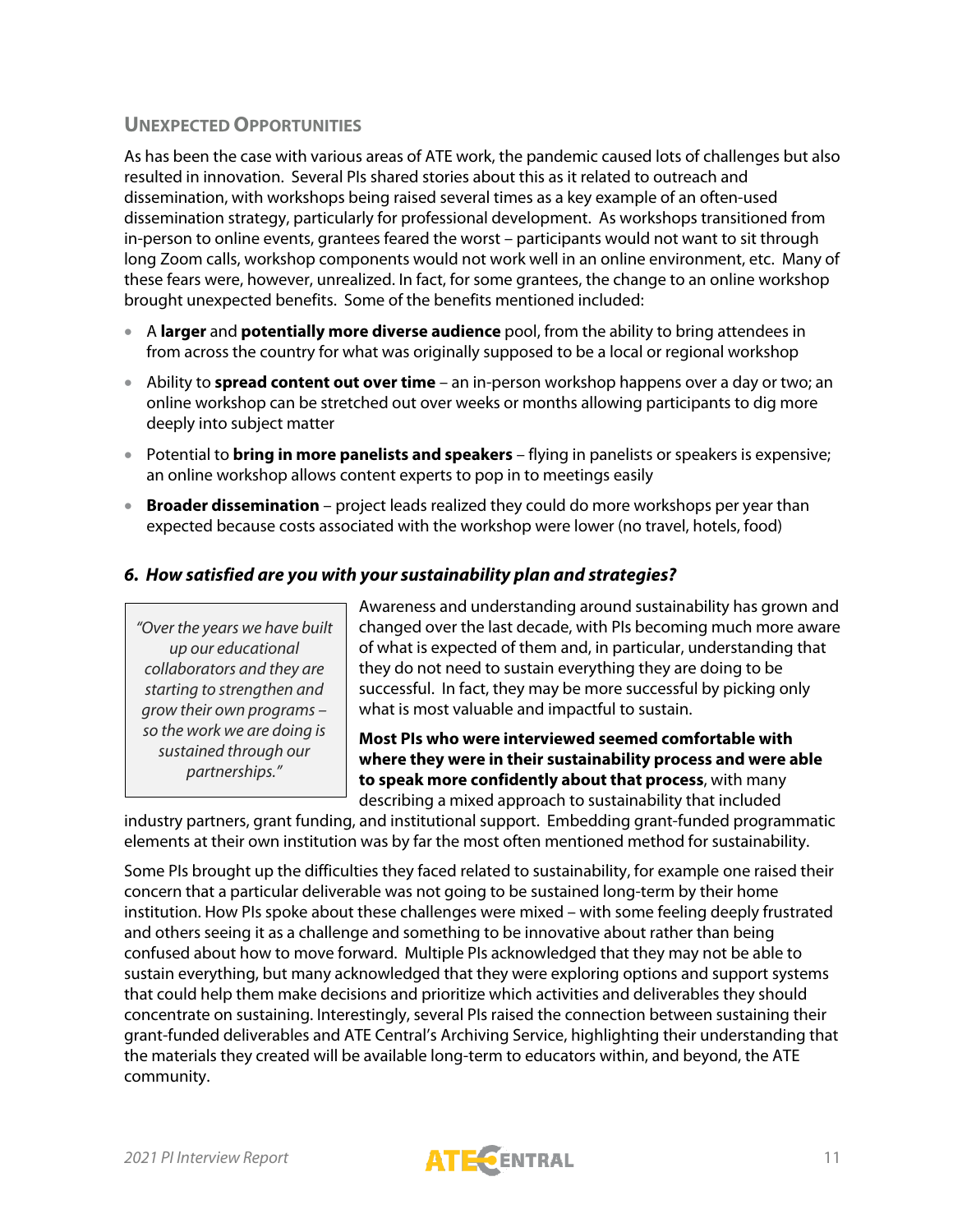## *7. To what extent do you consider accessibility in your ATE-related work and how is it incorporated into your project/center?*

Asking PIs about their activities related to accessibility was a new topic for the interviews this cycle, and many grantees were eager to share their experiences and views. Many PIs brought up their institution's support for students – what services were offered on campus, the accessibility of their learning management system, or institutional requirements related to curriculum development. As one PI put it, "We have to consider accessibility – there was a major push on campus to make everything ADA compliant… we work closely with our campus support team."

Several PIs mentioned that they did not have very many students with disabilities in their classes and one PI mentioned that the discussion around accessibility during the interview made them consider strategies for specifically recruiting students with disabilities. Another PI explained that while their campus has a fairly robust disability service center, it is still a difficult process for his team to ensure accessibility for their students. Their program is related to gaming and mobile app development and they have modified desktops and customized interfaces for students with visual impairments. The PI discussed that they try and work through any accessibility challenges as the issues arise for students; they have had deaf students in the program with interpreters, and they have quite a few autistic students enrolled in the program, too.

## **ACCESSIBILITY AS A PROCESS**

**Several PIs brought up that they consider accessibility as a process.** One PI mentioned that they had two students in their program who were in wheelchairs and that working with those students made the project team realize that the lab space was not accessible for these students as they were not able to wheel up to the bench. As a result of this, the project team constructed a short-term plan and a longer-term plan aimed at making the lab more accessible. Another PI discussed the fact that much of what they do is accessible, but there are issues that they struggle to address – for example, some of the lab equipment cannot be modified which has made accessibility difficult for students who need to use that equipment. One PI mentioned that the AccessATE Universal Access Lab (a hands-on lab held at the ATE PI Conference to help attendees learn more about accessibility) was very helpful and hoped that these sorts of opportunities related to accessibility would be offered again in the future.

## *8. What were the biggest hurdles for you when you applied for your ATE funding, and would you apply for ATE funding again?*

Another new area for this most recent set of interviews related to grantee experiences with applying for ATE funding, and whether they would consider applying again. Many of the issues discussed were consistent across projects and centers with a variety of challenges raised by grantees. **Despite any hurdles or difficulties, most PIs said that they would apply for ATE funding again**, many of them discussing upcoming submissions and ideas during the interviews.

*"Yes, we would apply for funding again. Beyond obtaining funding for our project, having the opportunity to network with other ATE grantees at the conference in DC was a real blessing to me in developing a broader perspective on education across the United States, particularly at the community college level."*

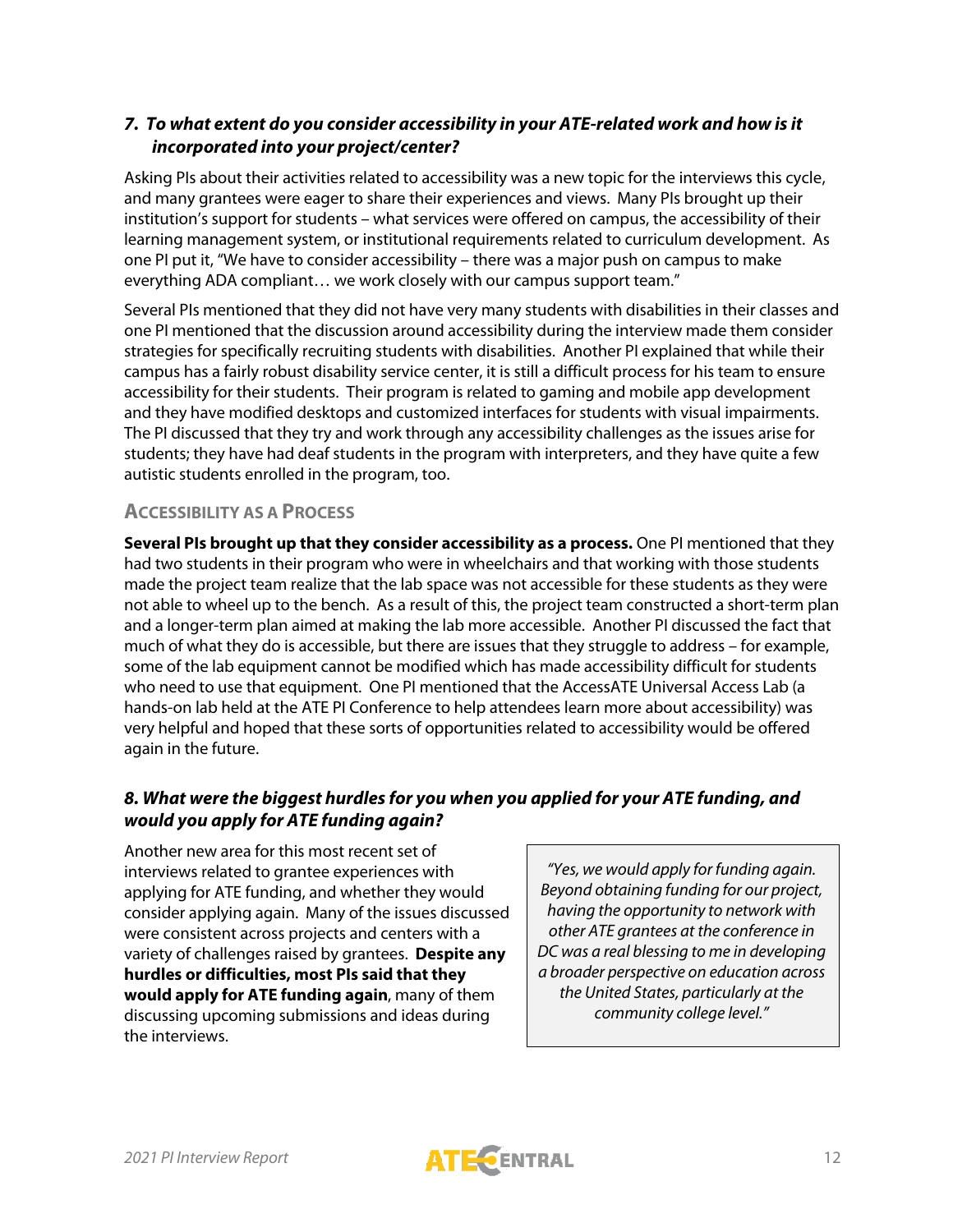#### **TIME AND RESOURCES**

Unsurprisingly, **having enough time and support were mentioned often as real challenges for PIs when they discussed applying for ATE funds**. For those new to grant writing this was particularly true, as many did not really understand the time commitment involved in writing and submitting a proposal. Several PIs talked about the challenge of getting help from those on their own campus, as well as difficulties in finding and integrating key external partners into the process. Evaluators and industry partners were both raised as examples.

#### **WRITING AND SUBMITTING**

**For many ATE PIs the actual writing of the proposal posed the biggest challenge** – several mentioned that their campus did not employ grant writers and particularly new PIs felt very confused about how to write the proposal itself. PIs brought up not understanding the construction of the proposal (i.e. what sections should be included) as well as not realizing that there were all kinds of other documents and forms that they needed to fill out in Fastlane. One PI mentioned that "it felt hard to know how to tell the story, we just needed more help and guidance." PIs mentioned that understanding how many and which programmatic components should be included was confusing when writing their first proposal (should they prioritize professional development over recruiting underrepresented students?). PIs also discussed that it was stressful to try and decide things like how long the different sections should be and how to clearly tie in the evaluation section which was often written by an external evaluator.

## **KEY SUCCESS FACTORS**

PIs talked a lot about what helped them overcome the various challenges outlined above, and ultimately be successful in writing their ATE proposal. Here are a few of the factors that were mentioned most often:

- **Mentoring** whether through a formal program like Mentor-Connect or through a less formal relationship, PIs agreed that it made a huge difference to have guidance from someone who had been through the process and that this was a key factor in submitting a successful ATE proposal.
- **Institutional resources** grant writing support, financial services, helpful administrators, and supportive colleagues were all mentioned by PIs as having made a big difference during the proposal writing and submission process.
- **ATE community support** EvaluATE, ATE Central, Mentor-Connect, and the ATE PI Conference were all mentioned as ways that grantees got help understanding the proposal process, connecting with solid partners and support, and ultimately being successful in their submission. PIs discussed how important these cross-cutting internal support systems are for the community, especially for those new to ATE.

## *9. How can ATE Central and other cross-cutting projects help support the work of your ATE project or center?*

One of the questions asked in the interview was a two-tiered question that asked PIs if they were familiar with ATE Central and how ATE Central and other cross-cutting projects could support their work. Most PIs reported being familiar with ATE Central and also mentioned that they had used ATE Central tools or services - that they used the website, attended ATE Office Hour sessions, read the ATE Central Connection newsletter, or utilized the Microsite or Archiving Service in the last year.

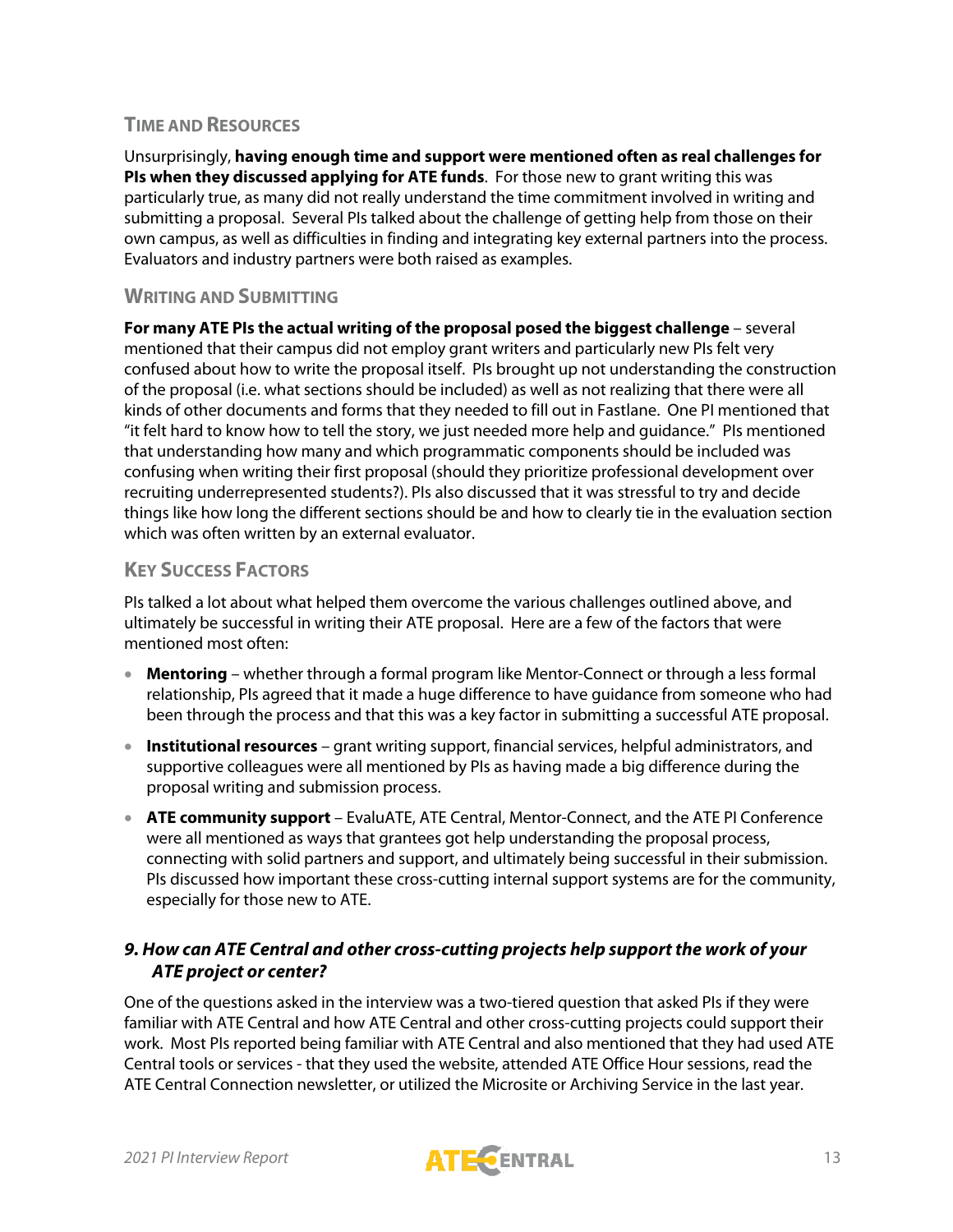**Given ATE Central's longevity, most PIs are now familiar with the project and its offerings.** The second part of the question, related to how ATE Central and other cross-cutting projects in the ATE community could support grantees' work, led to more in-depth discussion. The topics raised during the interviews (and outlined below) are consistently raised in surveys, ATE Office Hours, and in the PI interviews. They are some of the core areas most grantees grapple with at some point or another when managing a grant and, as such, were raised as important topics by many PIs, especially those new to the community.

## **CONNECTING & COLLABORATING**

Particularly during the pandemic, but also prior to it, **PIs are eager to connect and collaborate with others in the ATE community**. For many PIs, there is still a certain amount of isolation on their own campuses; several discussed being the only PI on their campus. For those feeling this type of isolation, the ATE community is a source of support, information, ideas, and collaborators. PIs also wanted help with their industry partnerships and opportunities to learn more about how to recruit and sustain the right mix of industry partners for these critical collaborations. Several PIs mentioned struggling with connecting with high school partners during the pandemic. PIs praised the ATE Office Hours sessions as a very helpful way to connect with the community, particularly during the pandemic. While most PIs agreed that they missed in-person conferences, they were glad to have virtual versions of HI-TEC and the ATE PI Conference to attend. One PI mentioned the virtual Getting Started workshop as especially helpful.

#### **SUSTAINABILITY & ARCHIVING**

While many PIs felt more comfortable with their sustainability plan, several discussed that they would like more professional development in this area and more help understanding archiving as well. Given that new PIs enter the community each year, this is an ongoing need for grantees. As one PI put it: "Being new I do need help with sustainability, and with archiving. And also learning more about what resources are available." Many PIs interviewed were aware of and utilizing the Archiving Service, but new PIs were often still somewhat confused about what they were supposed to archive, or when to approach ATE Central about archiving.

## **OUTREACH & DISSEMINATION**

The pandemic complicated outreach and dissemination plans (as discussed throughout this report) and PIs were looking for other pathways and strategies that could help them connect to critical audiences and stakeholders. Several issues were raised in areas where PIs wanted more support:

- **Social media** as in past interviews PIs felt unsure about best practice and were concerned that they were not doing "enough" tweeting, posting, etc. They also raised issues about whether they should be using newer platforms like TikTok and, if so, how.
- **Virtual conferences and meetings** during the initial phase of the pandemic, PIs were all concerned about which tools to use for virtual meetings and many were transitioning to teaching online. As the pandemic wore on, understanding how to navigate virtual conference platforms also became an issue as PIs tried to figure out whether these events were a good dissemination pathway.

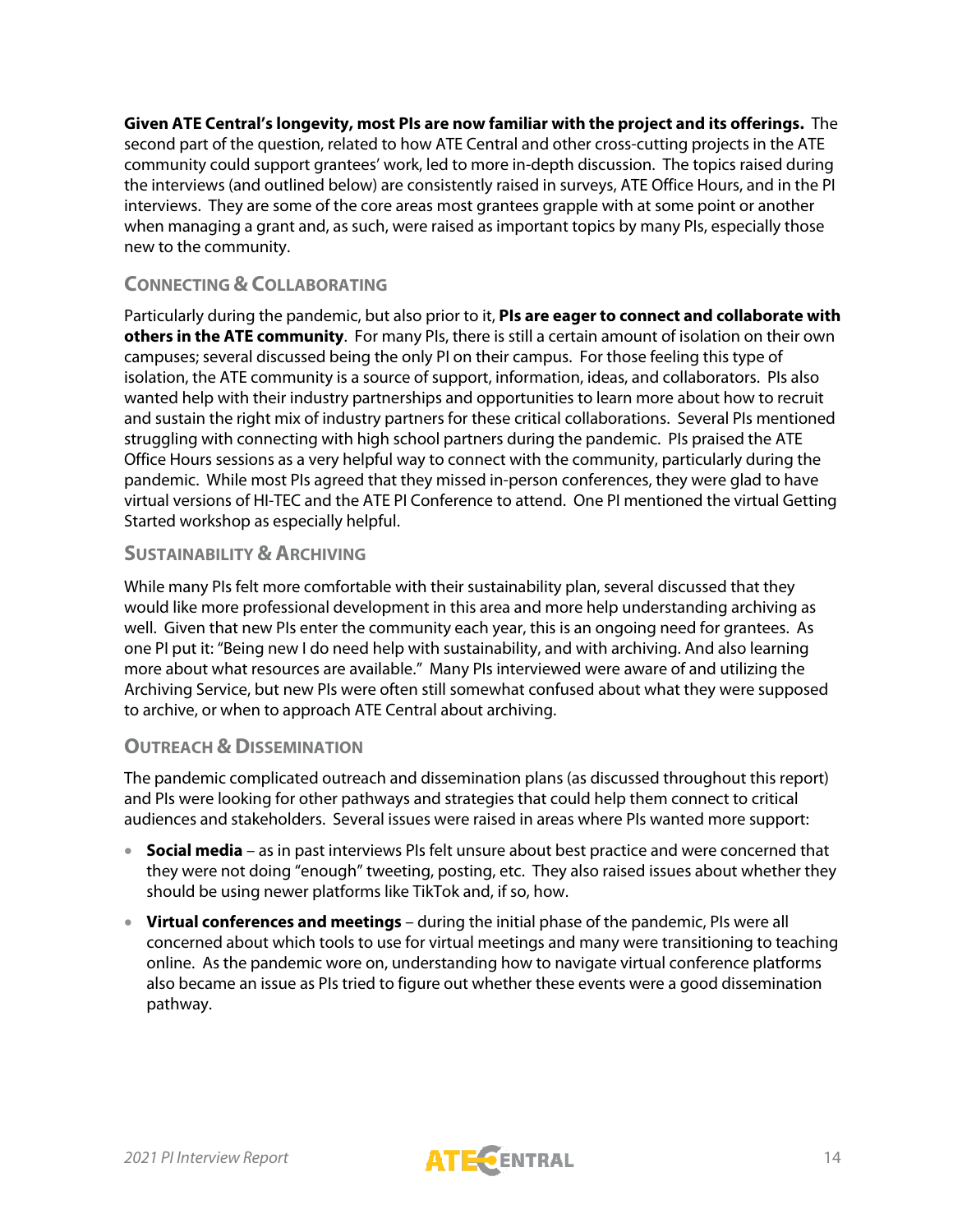- **Website design and management** this topic was raised during interviews, and during ATE Office Hours sessions, with PIs requesting help in getting a website online and then maintaining it over time. While many PIs take advantage of the Microsite Service provided by ATE Central, others who choose not to use the service struggle with campus support, hosting issues, and design conundrums.
- **General outreach** from branding to planning to student recruiting, various other outreach topics were touched on as possible areas for support during the PI interviews and ATE Office Hours sessions. Outreach support is also an area highly requested by grantees in ATE Central's Annual Community Services Survey.

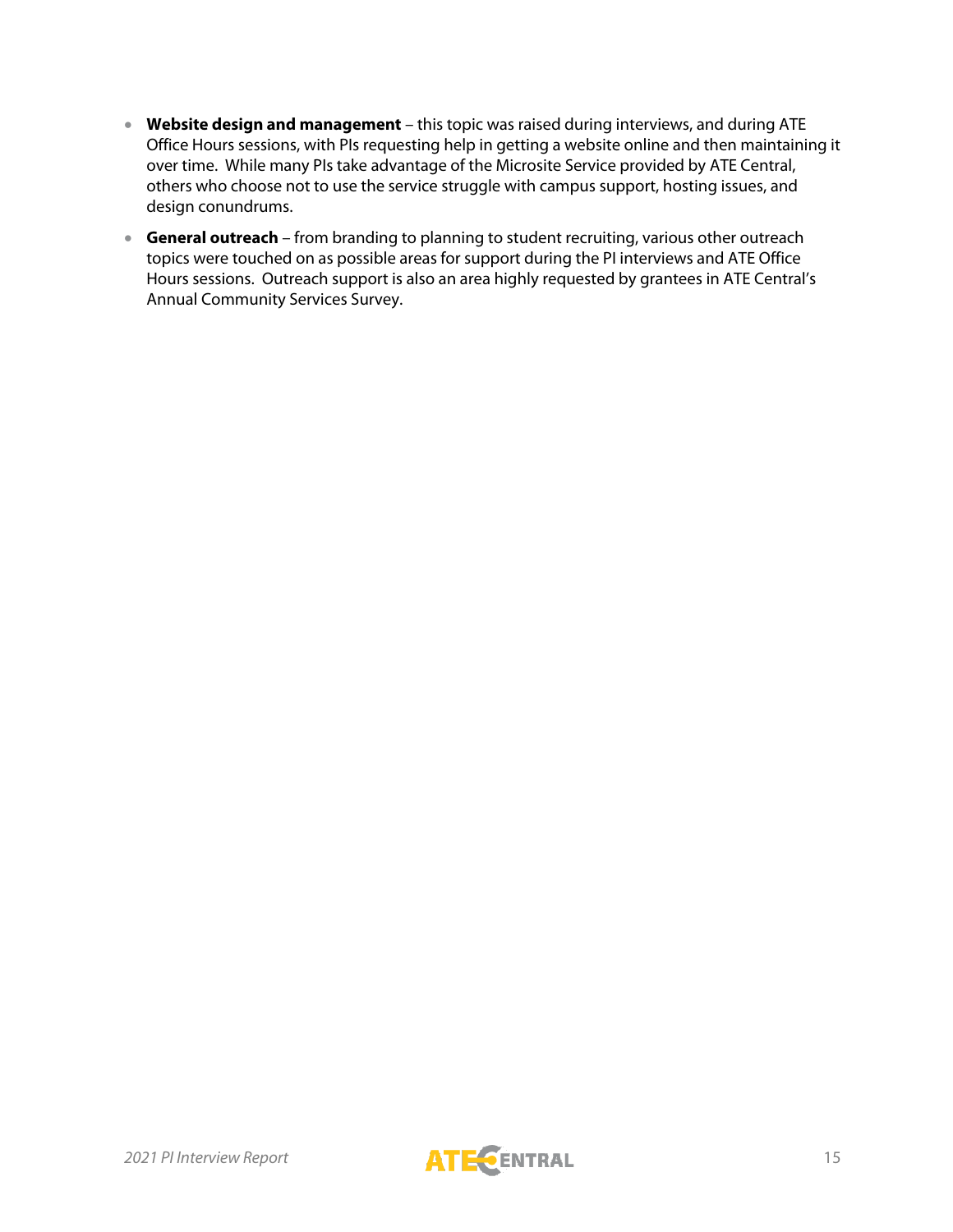# **Conclusions**

This report has been created to help provide an overview of the successes and challenges facing the National Science Foundation's Advanced Technological Education (ATE) community. These grantees are primarily based at two-year community and technical colleges and are focused on helping educate the next generation of the skilled technical workforce, and supporting those who teach in applied STEM programs at these institutions. It is our hope that the information summarized in this report from the ATE PI interviews, ATE Office Hours sessions, and ATE Central's Annual Community Services Survey proves useful to a variety of audiences including ATE grantees, the National Science Foundation, ATE industry partners, professional associations, and many others. ATE Central relies on this information to help shape and improve the project's tools, services, and resources as part of its mission to provide support for the ATE community and other educators as they go about the critical work of educating tomorrow's workforce. Many of the interviews conducted as part of this process led to follow-up emails and conversations, ideas for improvements, and potential collaborations. The challenges and issues raised during the interviews and highlighted in survey responses and during discussions on ATE Office Hours sessions, suggest several possible avenues to pursue for community leaders and cross-cutting projects and centers, to further support the ATE community.

## **CONTINUING TO FIND WAYS TO FOSTER COMMUNITY COLLABORATION AND KNOWLEDGE SHARING**

The ATE community is a true community – consistently supporting each other and working collaboratively to improve STEM programs. But for some PIs, particularly those at smaller and rural institutions, there is still a feeling of isolation. For many PIs, the pandemic heightened issues related to feeling isolated despite efforts on multiple fronts by NSF and community leaders. And while there are a variety of webinars, online meeting offerings, chat systems, and other services in place, it's worth considering how else cross-cutting projects and the large national centers can ensure that PIs understand the various ways they can reach out to others, connect with fellow grantees, and find answers to their various and varied questions throughout the lifecycle of their grant.

## **SUPPORTING THE GRANT WRITING AND SUBMISSION PROCESS, PARTICULARLY FOR THOSE WHO DO NOT HAVE ACCESS TO A MENTOR OR MENTORING PROGRAM**

While many PIs expressed interest in applying for another round of ATE funding, they also shared the difficulties they encountered in the process of applying. They talked about struggling with the process of grant writing – some of them had little or no support on their campus. Grantees also brought up that they did not really understand how much time the process of applying for a grant took and that it was overwhelming when stacked on top of all their other responsibilities. Time was probably the biggest challenge at every level for grantees during this set of interviews – in an environment where ATE project and center teams were already extremely busy, the pandemic added significant new burdens and taxed resources at every level. This begs the question of whether there are methods or systems for helping support PIs (particularly those who do not enter a formal mentoring program) while they are writing their proposal. While there are already resources available in the community, it may be worth considering what else can be done.